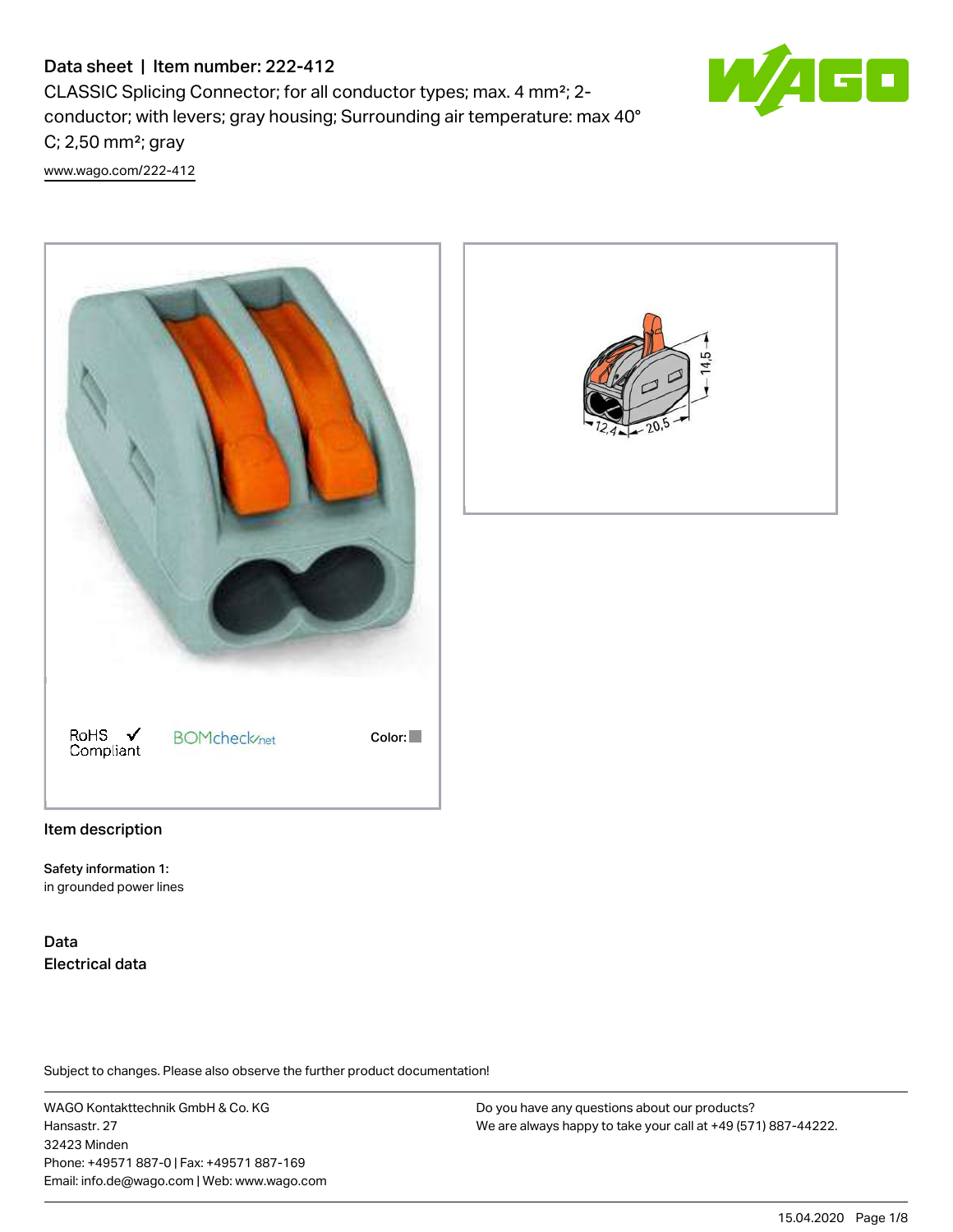

# Ratings per IEC/EN 60664-1

| Ratings per                    | EN 60664                                                           |
|--------------------------------|--------------------------------------------------------------------|
| Rated voltage (II / 2)         | 400 V                                                              |
| Rated impulse voltage (II / 2) | 4 kV                                                               |
| Rated current                  | 32 A                                                               |
| Legend (ratings)               | $(  /2)$ $\triangleq$ Overvoltage category II / Pollution degree 2 |

# Connection data

| Connection technology             | CAGE CLAMP®                             |
|-----------------------------------|-----------------------------------------|
| Actuation type                    | Lever                                   |
| Connectable conductor materials   | Copper                                  |
| Solid conductor                   | $0.08$ 2.5 mm <sup>2</sup> / 28  12 AWG |
| Stranded conductor                | $0.08$ 2.5 mm <sup>2</sup> / 28  12 AWG |
| Fine-stranded conductor           | $0.084$ mm <sup>2</sup> / 28  12 AWG    |
| Strip length                      | $910$ mm / 0.35  0.39 inch              |
| Total number of connection points | 2                                       |
| Total number of potentials        |                                         |
| Type of wiring                    | Side-entry wiring                       |

#### Geometrical Data

| Width  | 12.4 mm / 0.488 inch |
|--------|----------------------|
| Height | 14.5 mm / 0.571 inch |
| Depth  | 20.5 mm / 0.807 inch |

# Material Data

| Color                                            | gray             |
|--------------------------------------------------|------------------|
| Flammability class per UL94                      | V0               |
| Fire load                                        | $0.067$ MJ       |
| Weight<br>the control of the control of the con- | 3.1 <sub>g</sub> |

## Environmental Requirements

| Surrounding air (operating) temperature | 40 °C |
|-----------------------------------------|-------|
| Continuous operating temperature        | 85 °C |

Subject to changes. Please also observe the further product documentation!

WAGO Kontakttechnik GmbH & Co. KG Hansastr. 27 32423 Minden Phone: +49571 887-0 | Fax: +49571 887-169 Email: info.de@wago.com | Web: www.wago.com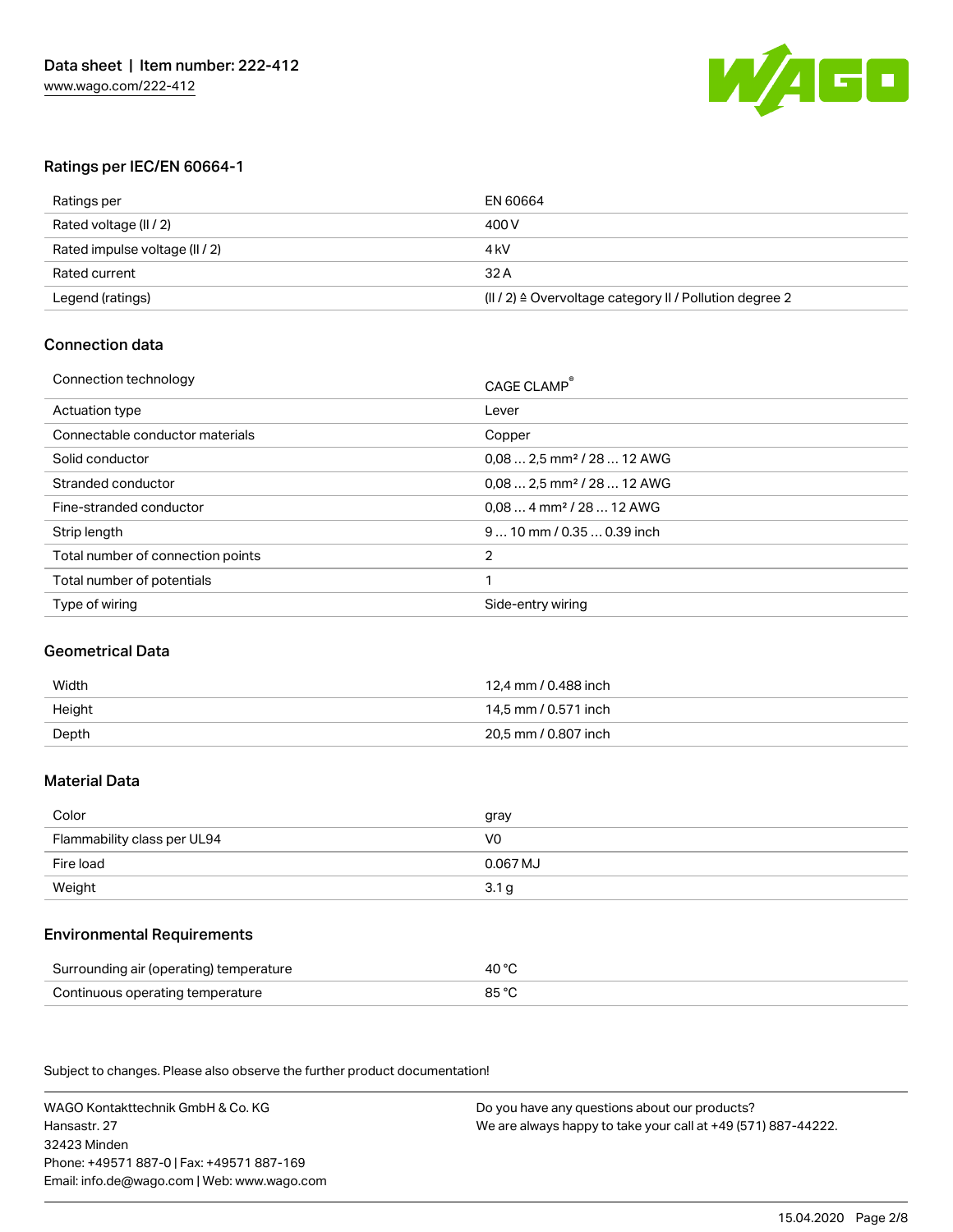

# Commercial data

| Packaging type     | <b>BOX</b>    |
|--------------------|---------------|
| Country of origin  | DE            |
| <b>GTIN</b>        | 4050821346470 |
| Customs Tariff No. | 85369010000   |

# Approvals / Certificates

#### Country specific Approvals

|      |                            |                                 | Certificate |
|------|----------------------------|---------------------------------|-------------|
| Logo | Approval                   | <b>Additional Approval Text</b> | name        |
|      | <b>ENEC 15</b>             | EN 60998                        | ENEC-       |
|      | UL International Demko A/S |                                 | 01360       |
|      |                            |                                 |             |

#### Ship Approvals

| Logo                                      | Approval                                                | <b>Additional Approval Text</b> | Certificate<br>name                |
|-------------------------------------------|---------------------------------------------------------|---------------------------------|------------------------------------|
| ABS.                                      | <b>ABS</b><br>American Bureau of Shipping               | $\overline{\phantom{0}}$        | $18 -$<br>HG1755093-<br><b>PDA</b> |
| aCVED<br><b>DNV-GL</b><br><b>MARITIME</b> | <b>DNV GL</b><br>Det Norske Veritas, Germanischer Lloyd | EN 60998                        | TAE000015T                         |
| THE APROVAL                               | LR<br>Lloyds Register                                   | EN 60998                        | 04/20013<br>(E8)                   |

#### UL-Approvals

| Logo                                           | Approval                             | <b>Additional Approval Text</b> | Certificate<br>name |
|------------------------------------------------|--------------------------------------|---------------------------------|---------------------|
| «®»<br><b>LISTED</b><br>WIRE CONNECTOR<br>667F | UL<br>UL International Germany GmbH  | <b>UL 486C</b>                  | E69654              |
|                                                | UL<br>Underwriters Laboratories Inc. | <b>UL 467</b>                   | E201573             |

Subject to changes. Please also observe the further product documentation!

WAGO Kontakttechnik GmbH & Co. KG Hansastr. 27 32423 Minden Phone: +49571 887-0 | Fax: +49571 887-169 Email: info.de@wago.com | Web: www.wago.com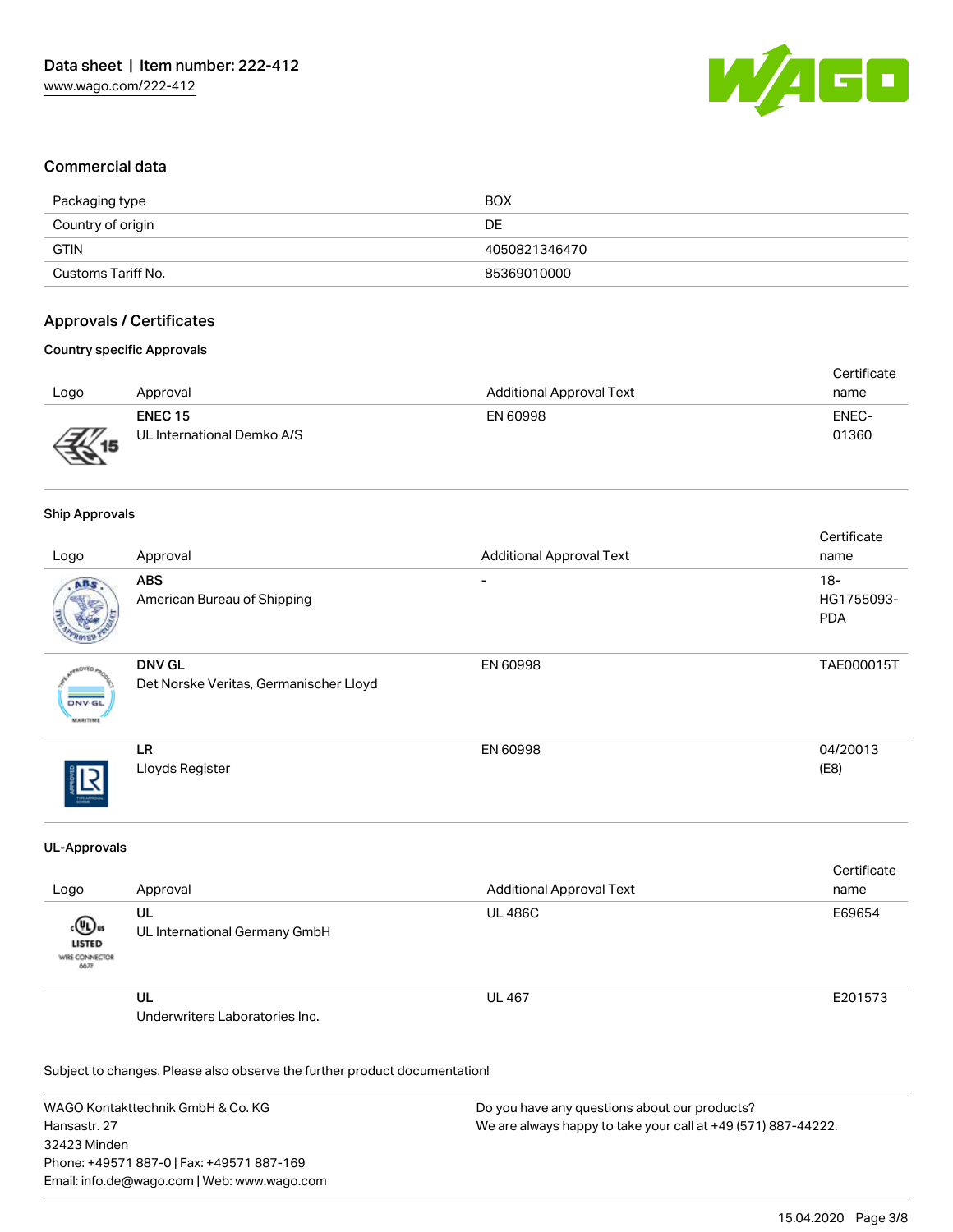



# Counterpart

## Compatible products

#### Mounting adapter

| $\mathbf{v} = \mathbf{v} + \mathbf{v} + \mathbf{v}$ | Item no.: 222-500<br>Mounting carrier; 222 Series; for DIN-35 rail mounting/screw mounting; orange                                        | www.wago.com/222-500 |
|-----------------------------------------------------|-------------------------------------------------------------------------------------------------------------------------------------------|----------------------|
| WHE<br><b><i>Channel</i></b>                        | Item no.: 222-505<br>Strain relief plate; for mounting carrier; 221 or 222 Series, can be snapped                                         | www.wago.com/222-505 |
| $\begin{array}{c} \hline \end{array}$               | Item no.: 222-510<br>Angled DIN-rail adapter; in combination with mounting carrier; 221-500 or 222-500; for DIN-35 rail<br>mounting; gray | www.wago.com/222-510 |

# Downloads

# Documentation

Bid Text

| 222-412<br>GAEB X81 - Datei                             | Feb 19, 2019 | xml<br>3.5 <sub>kB</sub> | Download |
|---------------------------------------------------------|--------------|--------------------------|----------|
| 222-412<br>GAEB docx - Datei                            | Jan 23, 2019 | docx<br>15.7 kB          | Download |
| <b>Additional Information</b><br>Technical explanations | Apr 3, 2019  | pdf<br>2.1 MB            | Download |

# CAD/CAE-Data

#### CAD data

| 2D/3D Models 222-412 | <b>URL</b> | Download |
|----------------------|------------|----------|
|                      |            |          |

# CAE data

#### EPLAN Data Portal 222-412

Subject to changes. Please also observe the further product documentation!

WAGO Kontakttechnik GmbH & Co. KG Hansastr. 27 32423 Minden Phone: +49571 887-0 | Fax: +49571 887-169 Email: info.de@wago.com | Web: www.wago.com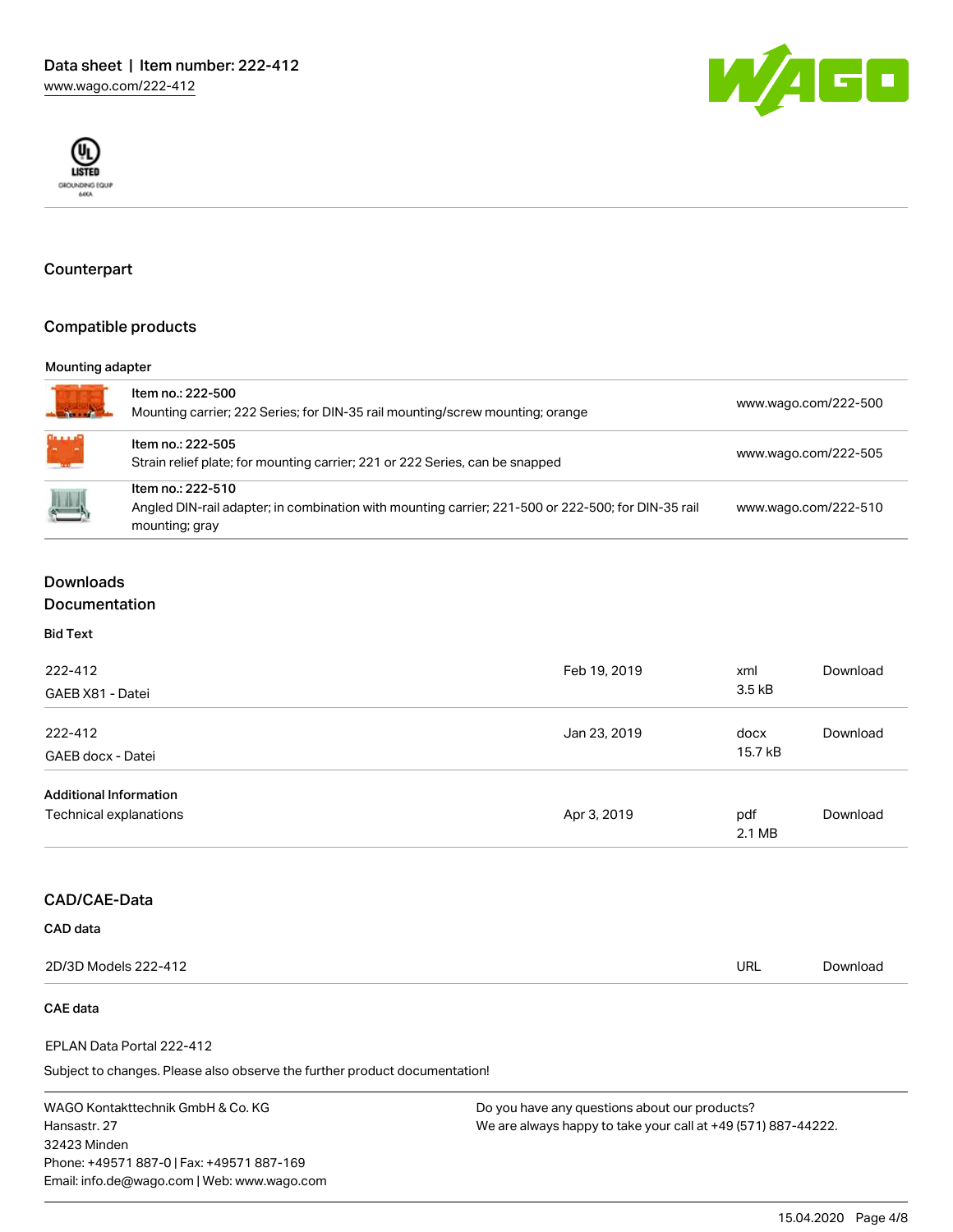

|                        | <b>URL</b> | Download |
|------------------------|------------|----------|
| WSCAD Universe 222-412 | <b>URL</b> | Download |

# Installation Notes

Conductor termination







Strip conductor to 9 … 10 mm (0.35 … 0.39 inch).

clamping unit and insert a stripped conductor.

Termination: Lift the lever to open the Then, lower the lever to close the clamp.

#### **Testing**



Testing via Profi-LED+ voltage tester (206‑806).

Application

Subject to changes. Please also observe the further product documentation!

WAGO Kontakttechnik GmbH & Co. KG Hansastr. 27 32423 Minden Phone: +49571 887-0 | Fax: +49571 887-169 Email: info.de@wago.com | Web: www.wago.com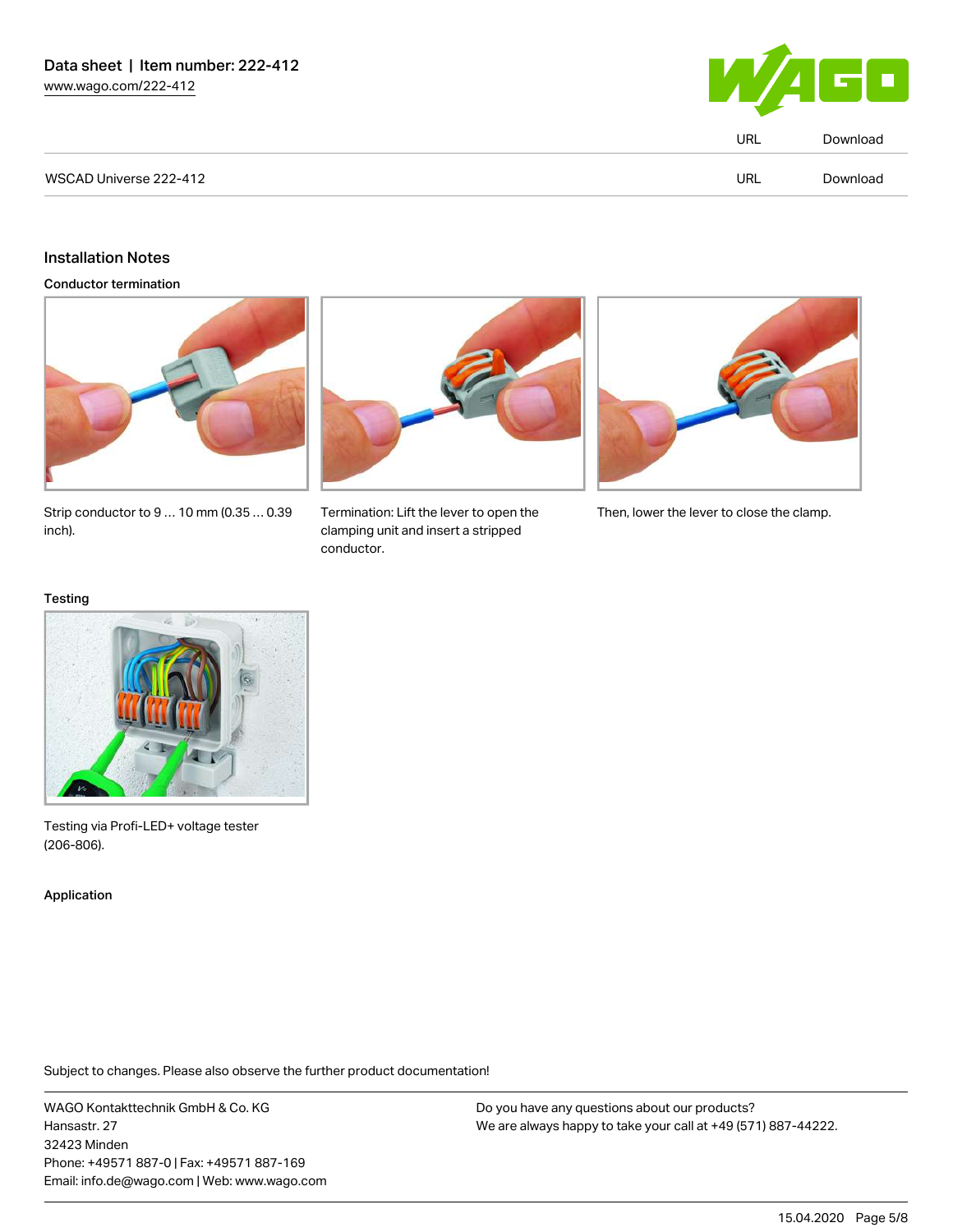# Data sheet | Item number: 222-412 [www.wago.com/222-412](http://www.wago.com/222-412)





Wiring fine-stranded conductors in a junction box.



Custom low-voltage lighting system



Connecting pre-wired and pre-fabricated components (e.g., in mobile homes).



Lighting fixture connection with finestranded wires and power feed

Subject to changes. Please also observe the further product documentation!

WAGO Kontakttechnik GmbH & Co. KG Hansastr. 27 32423 Minden Phone: +49571 887-0 | Fax: +49571 887-169 Email: info.de@wago.com | Web: www.wago.com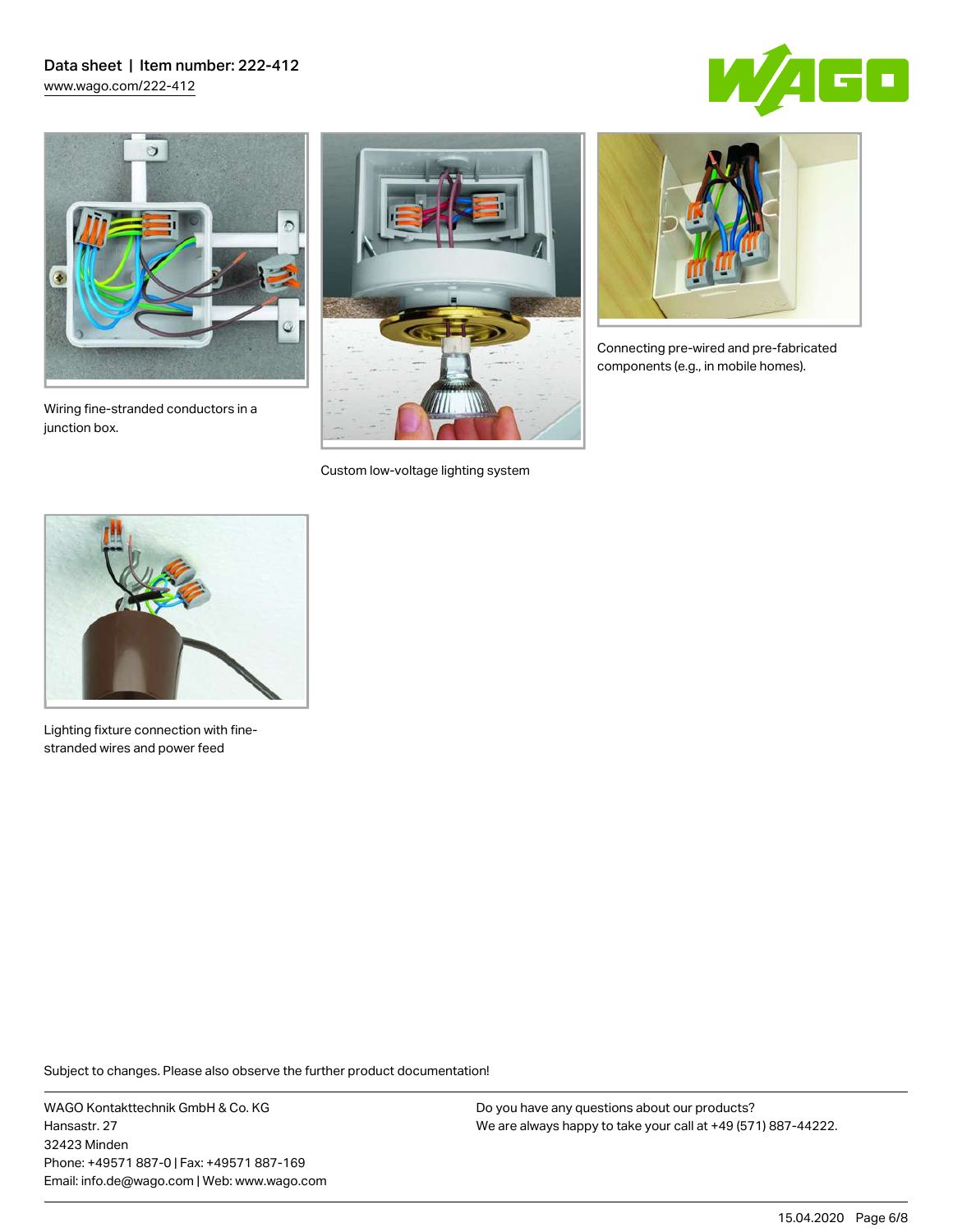



Compact, lever-operated splicing connectors:

Tool-free connection of up to five stripped, fine-stranded conductors from 0.08 … 4 mm² (28 … 12 AWG), as well as solid or stranded conductors up to 2.5 mm² (12 AWG).

This is how it works:

Pull up one of the orange operating levers to open the clamping unit so that the lever engages and keeps the clamp in its opened position. Then insert the conductor and push the lever back down, flush with the connector housing.

#### Safety:

The specially designed rest position of the lever reliably prevents accidental unclamping of a connected conductor.

Subject to changes. Please also observe the further product documentation!

WAGO Kontakttechnik GmbH & Co. KG Hansastr. 27 32423 Minden Phone: +49571 887-0 | Fax: +49571 887-169 Email: info.de@wago.com | Web: www.wago.com